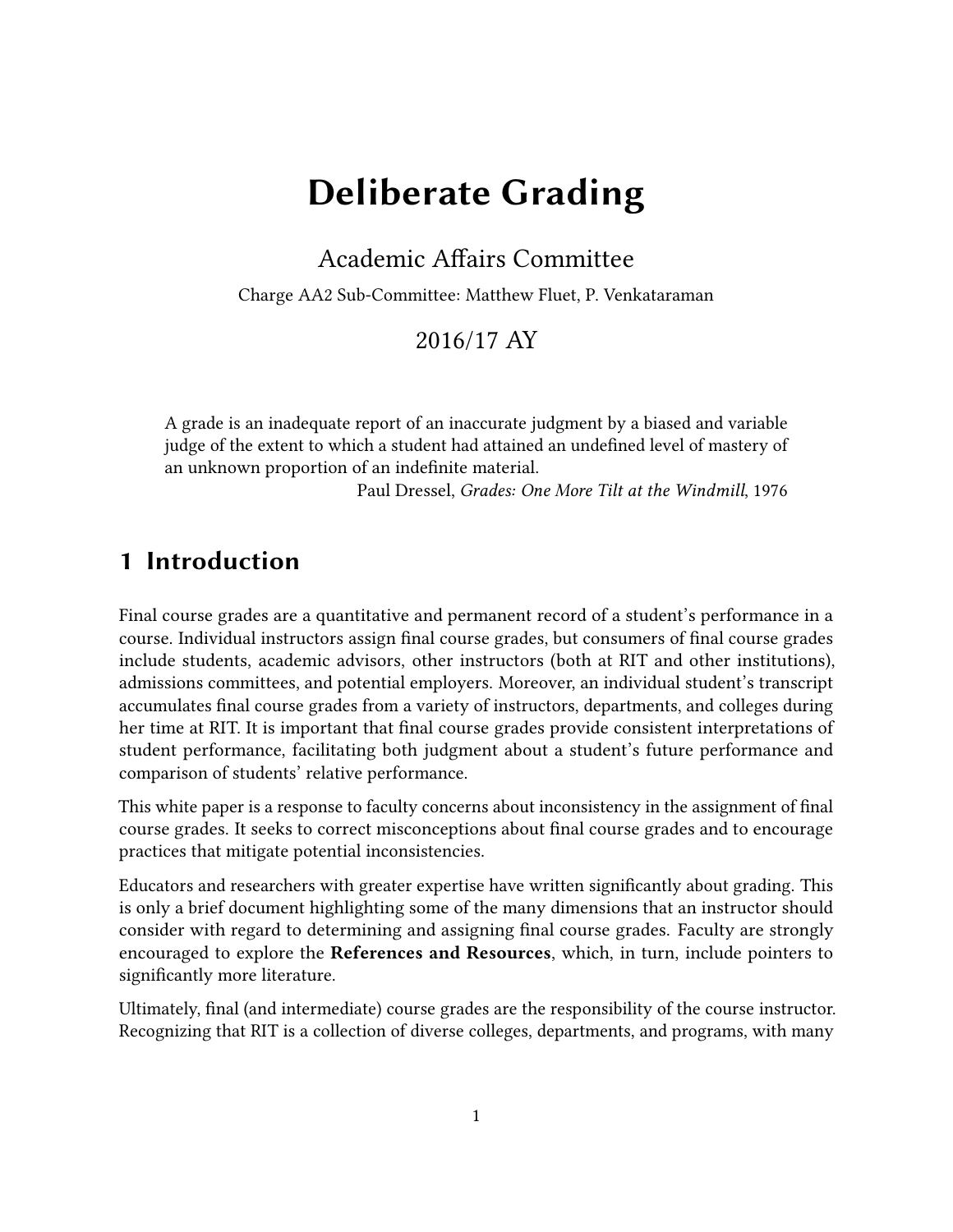different evaluation criteria and priorities, there can be no single system for consistent grading that is suitable for all courses. Rather, faculty should be deliberate in their grading practices: familiarize themselves with the variety of assessment, evaluation, and grading strategies available, especially those of colleagues who have or are teaching the same or related courses; clearly document grading policies in course outlines and course syllabi; regularly review and compare grade distributions of multi-section, repeated, and related courses; discuss grading practices at the department and college levels. Deans and department heads are especially encouraged to note any trends or anomalies in final course grade and bring them to the attention of the appropriate faculty.

# 2 Background

| Grade       | Description           | <b>Quality Points</b> |
|-------------|-----------------------|-----------------------|
| A           | Excellent             | 4.00                  |
| $A-$        |                       | 3.67                  |
| $B+$        |                       | 3.33                  |
| B           | Above Average         | 3.00                  |
| $B -$       |                       | 2.67                  |
| $C+$        |                       | 2.33                  |
| $\mathbf C$ | Satisfactory          | 2.00                  |
| $C-$        |                       | 1.67                  |
| D           | Minimum Passing Grade | 1.00                  |
| F           | Failure               | 0.00                  |

Final course grades are governed by [Policy D05.0 \(Grades\),](https://www.rit.edu/academicaffairs/policiesmanual/d050) particularly Section II.A:

An "F" grade does not count toward residency requirements (see [Policy D12.0](https://www.rit.edu/academicaffairs/policiesmanual/d120) [\(Graduation Requirements\)\)](https://www.rit.edu/academicaffairs/policiesmanual/d120) at the undergraduate level.

C− grades and below do not count toward the fulllment of program requirements for a graduate degree.

Furthermore, Section I states that it is the instructor's responsibility to "Define criteria for evaluation" and to "State the process for converting the professor's evaluation criteria to the RIT grading system."

There is no other explicit meaning assigned to final course grades by RIT policies. There are policies that convey implicit meanings through the interpretation of term, cumulative, and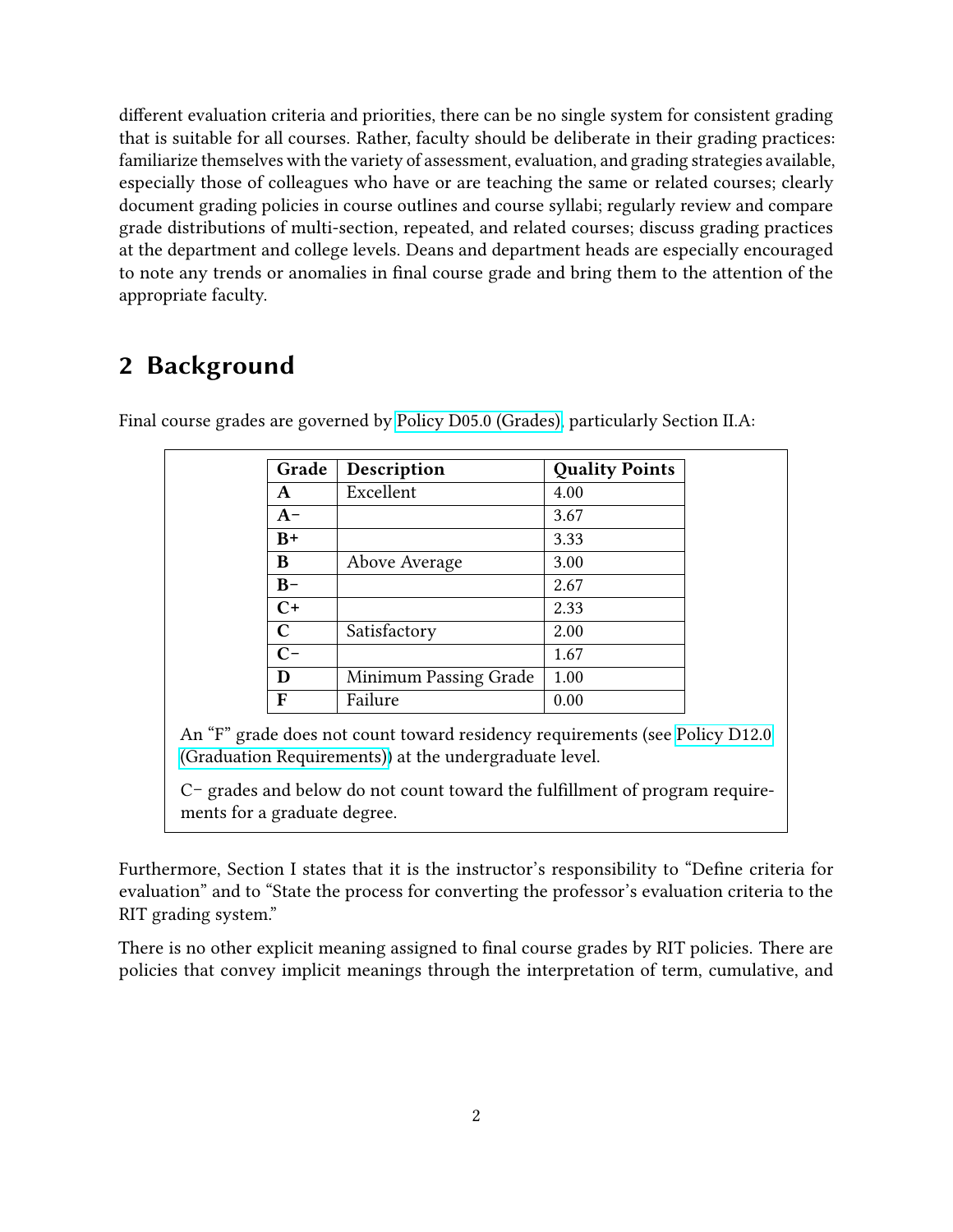program GPA. For example, [Policy D05.1 \(Academic Actions and Recognitions\)](https://www.rit.edu/academicaffairs/policiesmanual/d051) establishes the following minimum and maximum GPAs for various interventions and honors:

- term and/or cumulative GPA  $\leq$  2.00: academic probation or suspension for undergraduate students
- cumulative and/or program GPA  $\leq$  3.00: academic probation or suspension for graduate students
- term GPA  $\geq$  3.40 (and no grades of D, F, or Incomplete): Dean's List for undergraduate students
- cumulative GPA  $\geq$  3.40: graduation with honors *cum laude* for undergraduate students
- cumulative GPA  $\geq$  3.60: graduation with honors *magna cum laude* for undergraduate students
- cumulative GPA  $> 3.80$ : graduation with honors summa cum laude for undergraduate students
- cumulative GPA  $\geq$  3.85: eligible for Outstanding Undergraduate Scholar award

Also see [Policy D12.0 \(Graduation Requirements\)](https://www.rit.edu/academicaffairs/policiesmanual/d120) and the requirements of individual programs. Finally, implicit meaning is conveyed through the use of course prerequisites, which may require a minimum final course grade in a prior course for enrollment.

As most faculty are aware, starting with the 2014/15 Academic Year, RIT has used the above Refined Grading System (RGS) (also known as the "Plus/Minus Grading System") for final course grades. The former grading system (also known as the "Whole Letter Grading System") offered only the grades  $A$ ,  $B$ ,  $C$ ,  $D$ , and  $F$  (with the same quality points as above). The decision as to whether and how to exploit the increased flexibility in final course grades afforded by the Refined Grading System is left to each individual instructor; the transition was not accompanied by specific guidance on the intended usage of plus/minus letter grades in comparison with whole letter grades. Note, however, that the former grading system also had no specific guidance on the intended usage of whole letter grades beyond that found in [Policy D05.0 \(Grades\).](https://www.rit.edu/academicaffairs/policiesmanual/d050)

During the 2015/16 Academic Year, the Academic Affairs Committee was charged to examine possible changes to the RIT grading system, including further refinement of the  $A$  and  $D$  grades. Based on submitted final course grades, it appears that over 90% of instructors are making use of plus/minus letter grades. The committee sent a survey to current instructors to gauge their practices, needs, and concerns with respect to the current grading system; the survey included both quantitative (e.g., multiple-choice) and qualitative (e.g., short-answer) questions. Based on the results from 462 respondents (276 tenure-track faculty; 114 lecturers; 64 adjuncts; 8 did not self-identify rank), the committee concluded that no changes to the grading system were necessary. There was no majority support for A+, D+, or D− grades and a non-trivial number of text responses that objected to further changes to the grading system.

Responses to the qualitative short-answer questions indicate that there are various opinions and practices regarding the plus/minus grading system. Some instructors felt that there is a lack of consistency in the use of plus/minus letter grades across the institute. A variety of mappings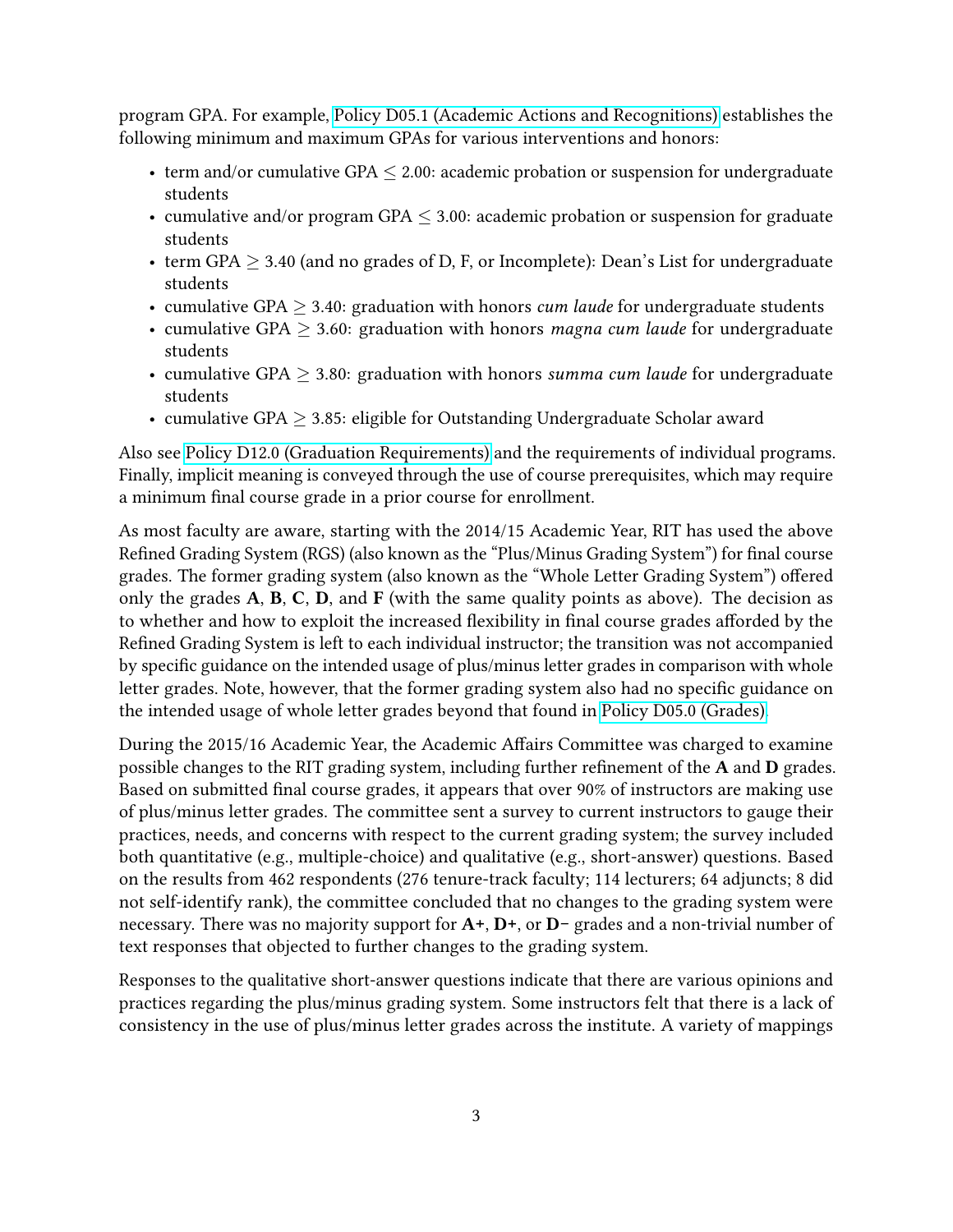from 0–100 numeric (or percentage) grades to whole and plus/minus letter grades were proposed; subsequent comments seem to be greatly influenced by a respondent's chosen mapping and the degree to which he assumed that the rest of the institute shares his chosen mapping. Different opinions about the influence of plus/minus letter grades on GPA were expressed. Questions regarding the "right" interpretation of plus/minus letter grades were raised.

## 3 Addressing Misconceptions

A fundamental misconception is that there is or should be a single, institute-wide mapping from 0–100 numeric (or percentage) grades to plus/minus letter grades. There are a number of issues with such a mapping. First, not all instructors may use a numeric scale as the "ground truth" on which to base final course grades. Second, two instructors that both use numeric scales may weight and grade work in ways that lead assigning different plus/minus letter grades to the same numeric value. Third, a single, institute-wide policy would severely limit an instructor's autonomy, especially to make judgment decisions about student's with numeric values close to plus/minus letter grade boundaries. Finally, if there are concerns about the consistent use of the 10 discrete plus/minus letter grades, then there should be even greater concerns about the consistent use of a continuous 0–100 numeric scale.

Nonetheless, it must be acknowledged that mapping from a 0–100 numeric scale to letter grades is a common grading practice. RIT's myCourses learning management system provides comprehensive support for Weighted and Points grading systems that facilitate a variety of methods for aggregating the scores for individual student assessments into a final  $0-100$  numeric grade and allows the definition of multiple grades schemes to map from a 0-numeric scale to levels of achievement (e.g., letter grades or text descriptions), which can be used for both individual assignment/exam grades and final course grades.



Four common grade schemes are the following:

Scheme 1 was so common under the former ("Whole Letter") grading system that it was automatically provided as a scheme in all myCourses shells and continues to be provided as the "Letter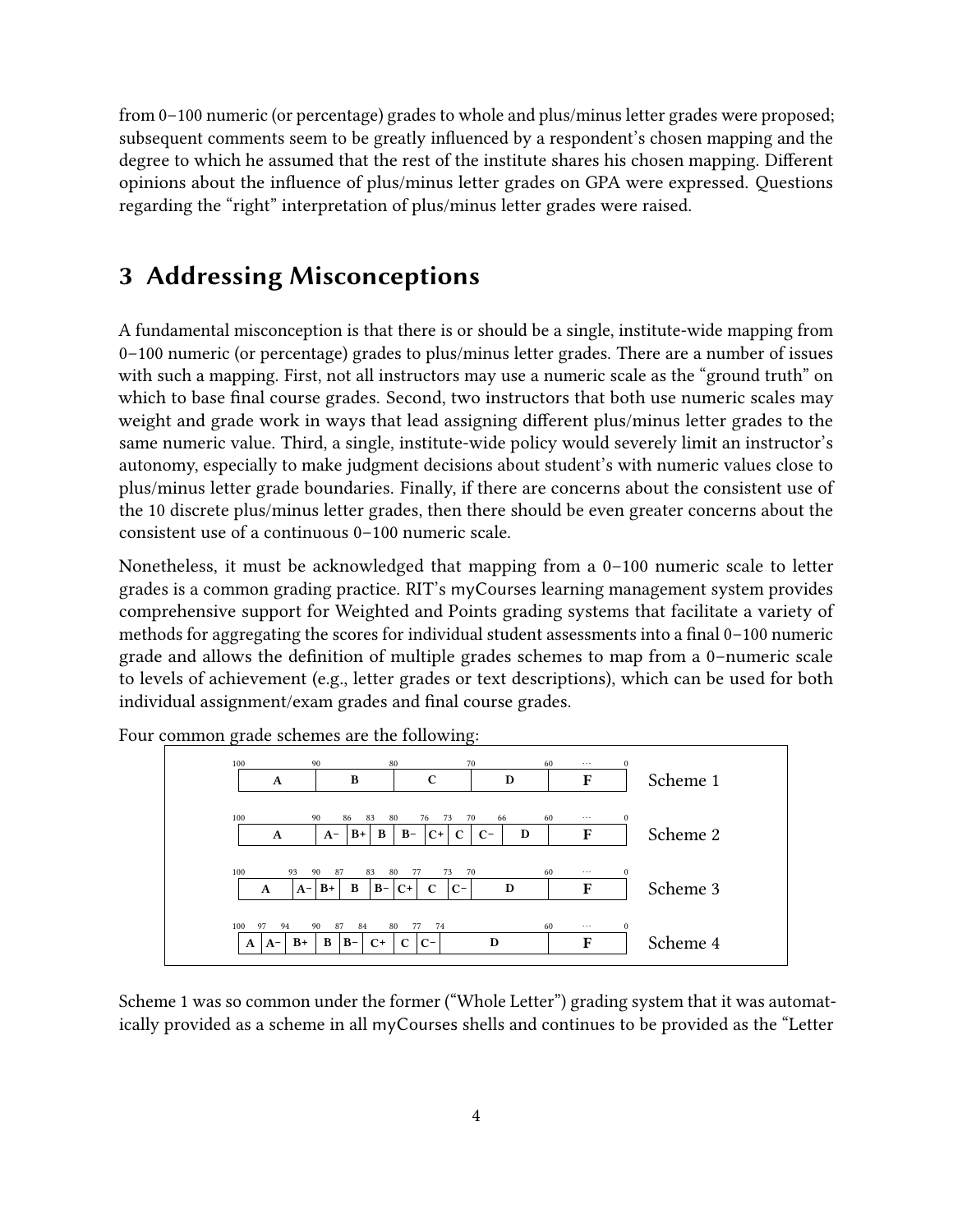Grade (Legacy - 2138 and prior)" organization-level scheme. Scheme 2 and Scheme 3 are also sufficiently common that they are automatically provided as the "Letter Grade Template" and the "Letter Grade - COLA" organization-level schemes, respectively. Scheme 4 is not currently automatically provided as an organization-level scheme, but it can easily be defined for a course shell. However, the existence of organization-level schemes should not be taken as institute endorsement of those schemes over other schemes; they are simply provided as a convenience and the name "Letter Grade Template" emphasizes that it is meant to be adapted, not adopted without careful consideration. An instructor always has the freedom to establish grading policies and schemes that are best suited for individual courses.

Another misconception is that there is a predicable effect on student GPA due to the transition from whole letter grades to plus/minus letter grades. A typical argument starts from the assumption that all instructors assigned final grades under the former "Whole Letter" grading system using Scheme 1 and that all instructors assign final grades under the current "Plus/Minus" grading system using Scheme 2; since a student previously obtaining a B for 3.00 GPA would now obtain either A- for 3.67 GPA, B+ for 3.33 GPA, or **B** for 3.00 GPA the net effect would be an increase (or, at least, no decrease) in GPA. The principal fallacy in this argument is the assumption that all instructors use (or should use) Scheme 2 under the current "Plus/Minus" grading system; other fallacies include the assumption that all instructors used Scheme 1 under the former "Whole Letter" grading system and the (often implicit) assumption that students' numeric grades are randomly and uniformly distributed. There is also often an underlying opinion about the desirability of increasing or decreasing student GPA. Finally, the hypothetical GPA of a student under the former "Whole Letter" grading system is of little relevance to those students who have matriculated under the new "Plus/Minus" grading system.

Two related misconceptions are that it is "harder" to achieve a 4.0 with plus/minus letter grades than with whole letter grades and that it is "unfair" to have an A− that cannot be "balanced out" by a A+. Again, these misconceptions arise from assumptions that common grade schemes are used by all instructors under the two grading systems and an underlying opinion about the desirability of awarding the highest GPA.

A benefit of the current "Plus/Minus" grading system is that gives an instructor the option, but not the requirement, to make finer distinctions in the performance of students. While none of the schemes presented above can be put forward as the "one-size-fits-all" grading scheme, each of them is a justiable adaptation of Scheme 1 from the "Whole Letter" grading system to the "Plus/Minus" grading system, based on whether one considers Scheme 1 to anchor the earned GPA to the whole, low end, middle, or high end of the numeric range. Furthermore, there is no requirement and no assumption that instructors use a 0-100 numeric scale to assign final course grades.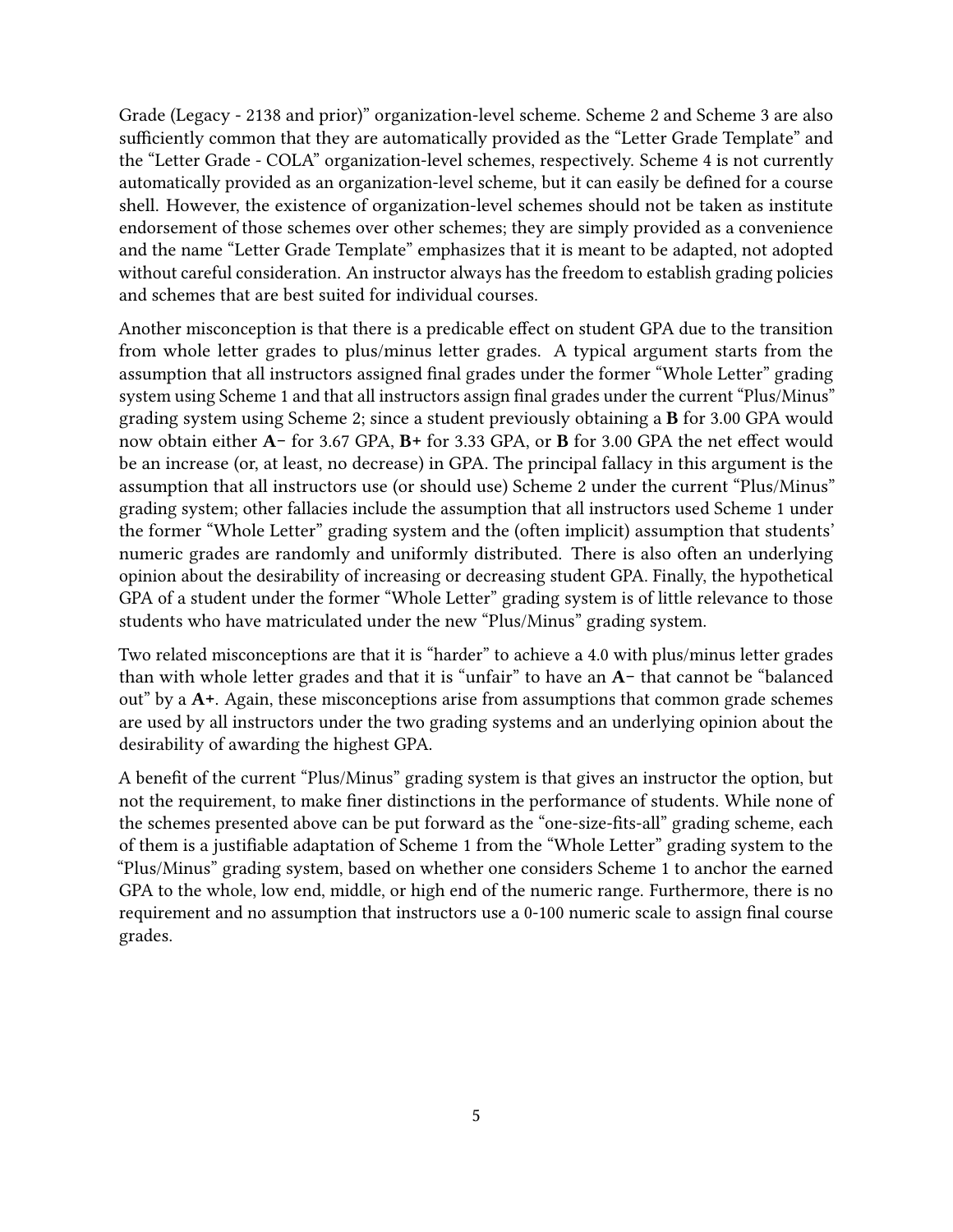# 4 About Grades and Grading Practices

[Walvoord and Anderson](#page-10-0) [\(1998\)](#page-10-0) "urge faculty to abandon false hopes that grading can be easy, uncomplicated, uncontested, or one-dimensional." Assigning a final course grade is only the last step in a complex process of assessment and evaluation that is occurring during the entire term. It is to be expected that an instructor's ideas about grading will evolve during her career in response to individual experiences. [\(Pollio and Humphreys](#page-10-1) [\(1988\)](#page-10-1) note that college professors tend to have received better grades than their student peers, which cautions instructors against assuming that their own students view grades in the same manner that they did.) Nonetheless, all instructors should be aware of some of the expert advice and research about grading and use it to inform their own opinions. Again, faculty are strongly encouraged to explore the References and Resources, which, in turn, include pointers to significantly more literature.

[Svinicki and McKeachie](#page-10-2) [\(2013\)](#page-10-2) emphasize that grades are a method of communication and must capture both a historical aspect (the student's past performance in that course) and a predictive aspect (the student's future performance in new situations). They also highlight that different audiences use grades for slightly different purposes: Students use grades to make decisions about expected grades and performance in subsequent courses and about potential success in a career. Academic advisors and admissions committees use grades to make decisions about a student's preparation (motivation, knowledge, skills and ability) for advanced courses and advanced study. [Pollio and Humphreys](#page-10-1) [\(1988\)](#page-10-1) remind the reader that grades did not always have the five major categories  $A$  through  $F$  and that grades were not always as pervasive a part of academic life as they are now.

The ability of final course grades to accurately predict future success is somewhat debated. [Rotenberg](#page-10-3) [\(2010\)](#page-10-3) and [Pollio and Humphreys](#page-10-1) [\(1988\)](#page-10-1) cite a number of studies that suggest only a very small positive relationship between grades and achievement; furthermore, college instructors place signicantly more condence in grades as a useful and lasting measure of absolute and relative performance (i.e., the differences between an  $A$  and a  $C$  student would persist five years or more) than do business recruiters. [Svinicki and McKeachie](#page-10-2) [\(2013\)](#page-10-2) counter that many studies look at situations where decisions were made using both grades and other predictors and low correlation is to be expected between each selection variable and the outcome.

Students' views on grades are sometimes different from instructors' views. [Walvoord and](#page-10-0) [Anderson](#page-10-0) [\(1998\)](#page-10-0) identify four legitimate roles that grades play: "evaluation," "communication," "motivation," and "organization;" they also identify three additional roles that students often assign to grades: "reward for effort," "ticket to upward mobility," and "a purchased item that has been paid for." These additional roles often arise when a student wants a grade changed; [Davis](#page-10-4) [\(2009\)](#page-10-4), [Rotenberg](#page-10-3) [\(2010\)](#page-10-3), [Svinicki and McKeachie](#page-10-2) [\(2013\)](#page-10-2), and [Walvoord and Anderson](#page-10-0) [\(1998\)](#page-10-0) each devote chapters or sections to discussing grades with students.

It is undeniable that the student audience for grades is different from other audiences; not only is a grade communicated to a student, it is a communication about the student's performance.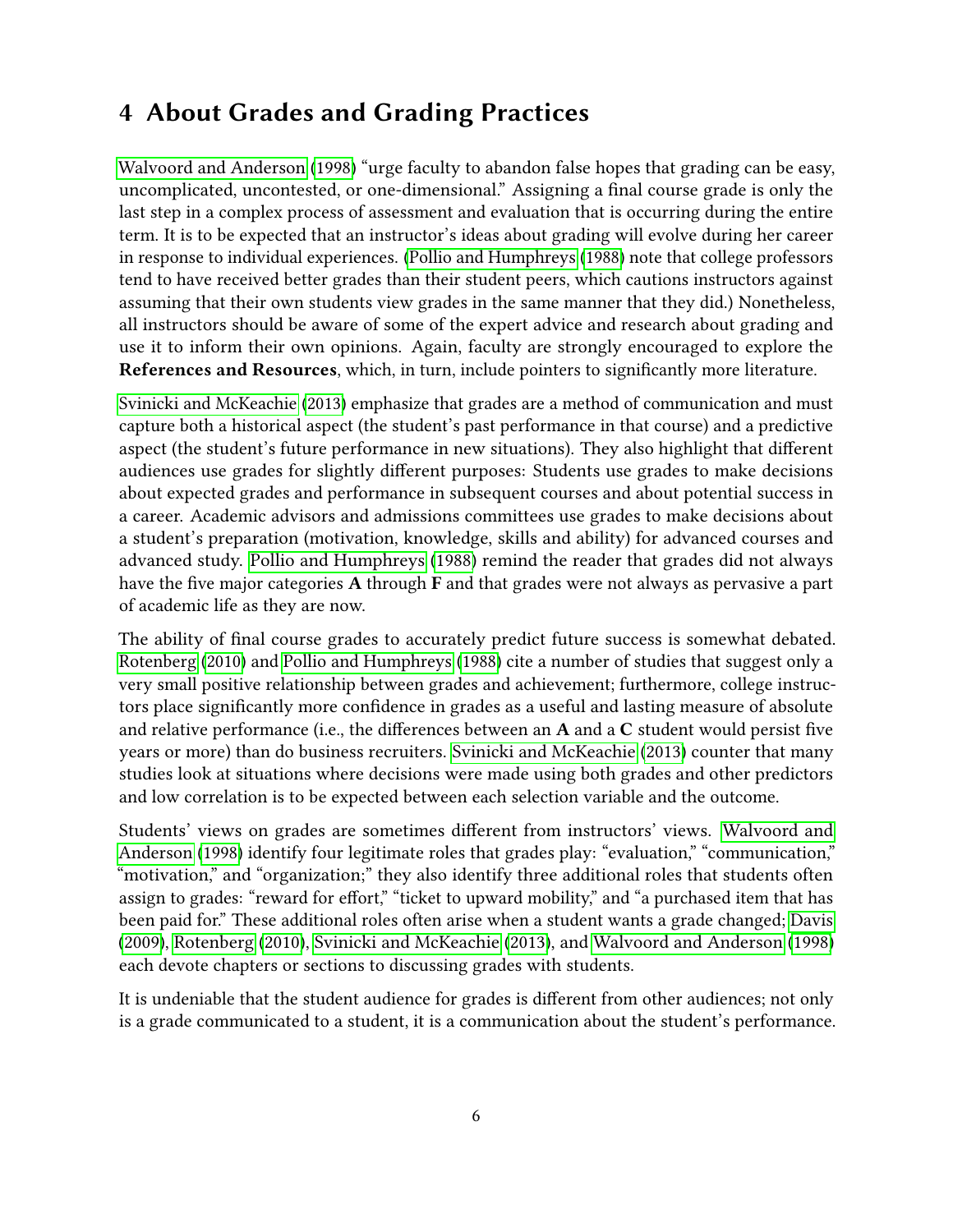Moreover, while other instructors, admissions committees, and potential employers only see a student's final course grade, the student receives a multitude of intermediate course grades for individual assignments/exams in additional to the final course grade. It goes without saying that grading policies in course syllabi should clearly state how grades on individual assignments/exams contribute to the final course grade. (A few methods for such aggregation are described below.) A balance must be struck between minimizing emphasis on grades and clear communication about grades.

Experts caution against assuming that grades are the sole, or even signicant, motivation for students. [Svinicki and McKeachie](#page-10-2) [\(2013\)](#page-10-2) point to literature suggesting that moderate grade motivation and high intrinsic motivation are correlated with achievement (more so than high grade motivation alone) and that students are most motivated when success can be achieved with reasonable effort. However, it is clear that intermediate course grades can serve a formative role, as one of many aspects of instructor feedback that can be used to guide further improvement in the course. On the other hand, final course grades are necessarily summative.

[Svinicki and McKeachie](#page-10-2) [\(2013\)](#page-10-2) note that grades, as measurements, should be both valid and reliable. A valid measurement is one that actually measures what is intended (or claimed) to be measured. A reliable measurement is one that is consistent across situations that do (or should) not effect what is being measured. These qualities are perhaps most easily evaluated for intermediate course grades for individual assignments/exams, but are equally important for final course grades. Certainly, a final course grade is no more valid or reliable than the validity and reliability of the intermediate course grades that are aggregated, but care must taken to preserve these qualities during aggregation. For example, class attendance is a valid (it does, in fact, measure a student's attendance) and reliable (it would not change if measured by a different instructor) measure, but a final course grade based primarily on class attendance would not be valid (it does not measure the intended measurement communicated by a final course grade: the student's performance with respect to the course content). There is a vast literature on designing effective assignments and exams to assess student learning (again, [Davis](#page-10-4) [\(2009\)](#page-10-4), [Rotenberg](#page-10-3) [\(2010\)](#page-10-3), [Svinicki and McKeachie](#page-10-2) [\(2013\)](#page-10-2), and [Walvoord and Anderson](#page-10-0) [\(1998\)](#page-10-0) each devote chapters or sections to assessment through assignments and exams, along with further useful references).

As [Walvoord and Anderson](#page-10-0) [\(1998\)](#page-10-0) note, "your model for weighting various components is also a communication to your students about what you think is most important and about where you want them to put their effort." As such, there is such an individualized aspect to the weighting of intermediate course grades that the literature offers little universal advice. [Svinicki and](#page-10-2) [McKeachie](#page-10-2) [\(2013\)](#page-10-2), indirectly, suggests working backwards: start with the goals and student learning objectives of the course; determine appropriate assessments for each objective; strive for variety and balance in assessment methods and coverage of content areas. A final step of weighting the individual assignments and exams seems to be implied. There are pros and cons to giving signicantly more weight to work at the end of the course than at the beginning.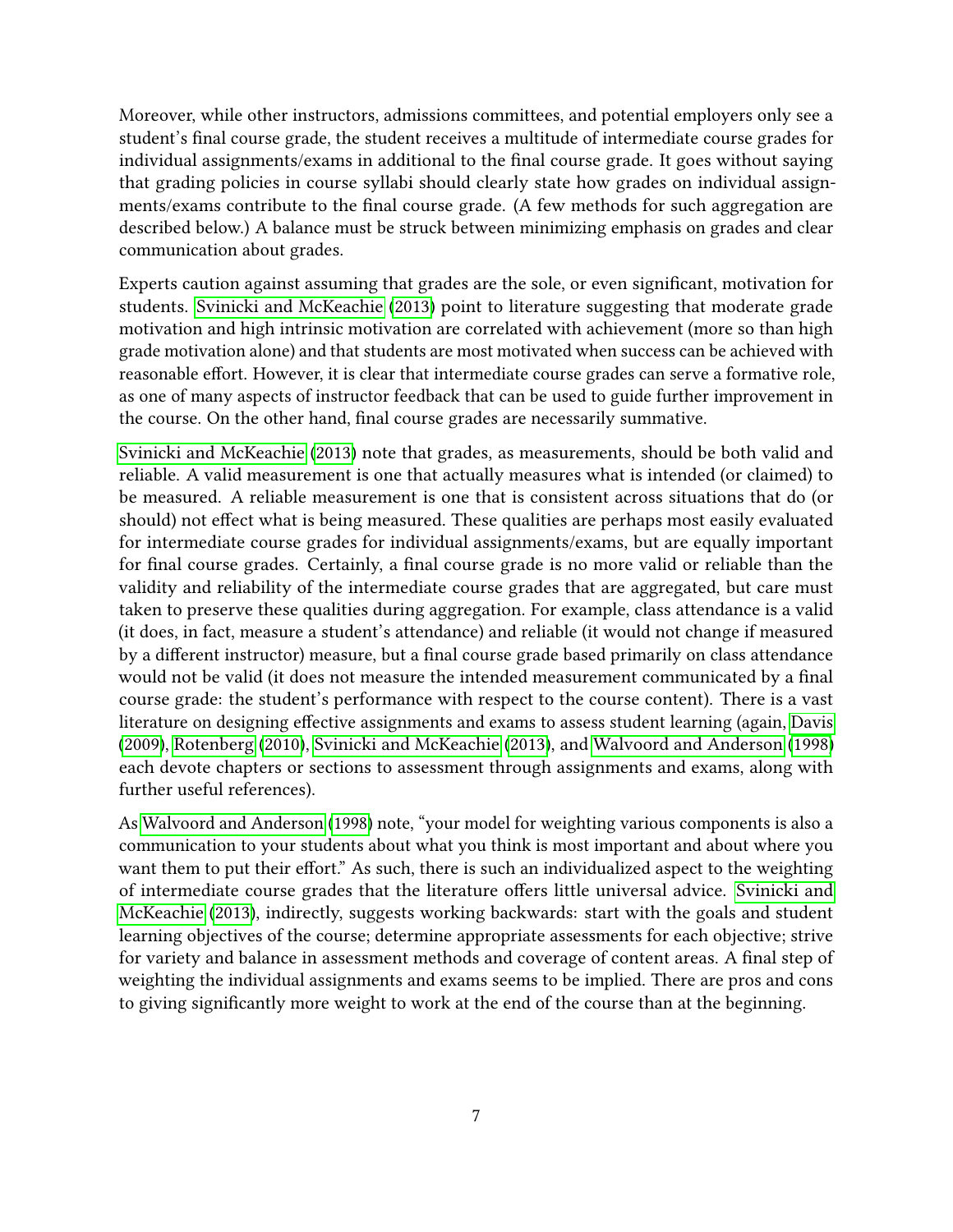Somewhat more advice (though little research) is given on methods of calculating and assigning course grades. [Walvoord and Anderson](#page-10-0) [\(1998\)](#page-10-0) offer three distinct models:

- Weighted Letter Grades: where average letter grades in categories are themselves combined in a weighted average for the final course grade. This model purposefully minimizes variance of performance in a category (e.g., a "high" C average on tests and a "low" C average on tests contribute equally to the final course grade). High performance in one category cannot typically offset low performance in another category.
- Accumulated Points: where (continuous) numerical "points" are assigned to categories and the final course grade is determined by ranges of accumulated points. High performance in one category can offset low performance in another category. In some variations, the total points available can exceed that required for an A, thereby giving students some choice in assignments and exams.
- Definitional System: where the final course grade is determined by meeting or exceeding a standard for each category of work. High performance in one category cannot offset low performance in another category.

Numerous variations on these models exist: incorporating penalties and/or extra credit, establishing ceilings and/or floors, dropping lowest assignments/exams in a category.

Experts spend considerable text comparing and contrasting criterion-referenced grading ("grading against an absolute standard") and norm-referenced grading ("grading on a curve"). The models above are examples of criterion-referenced grading, where the final course grade earned by a student is independent of the final course grade earned by other students. The typical model of norm-referenced grading is one where a fixed percentage of students receive each of the letter grades (e.g., 7% receive A, 24% receive B, 38% receive C, 24% receive D, and 7% receive F), but there are variations.

After a lengthy discussion, experts nearly universally argue against norm-referenced grading: grades are not a limited commodity; student learning and performance (the measurement to be communicated by a final course grade) is not a random variable following a statistical distribution; course rosters are not a random sample of the student population; and, the practice induces competition, rather cooperation, among students. The arguments in favor of norm-referenced grading are rather more opaque; the suggestion is that (explicit or implicit) administrative expectations about grade distributions pressure faculty to meet those expectations (or, at least, be required to explain in detail deviations from those expectations). Thankfully, such administrative expectations are rare to absent at RIT, though there is occasional scrutiny of DFW rates for introductory and service courses (precisely those courses where consistency and final course grades as prerequisites for advanced courses are most important).

While the prohibition against norm-reference grading is understandable, there are nuances. Blind adherence to a criterion-referenced grading model presupposes that the assessment methods employed are known to be valid and reliable. This might be achieved for the "perfected" course, where content and assignments/exams do not change from term to term, but does not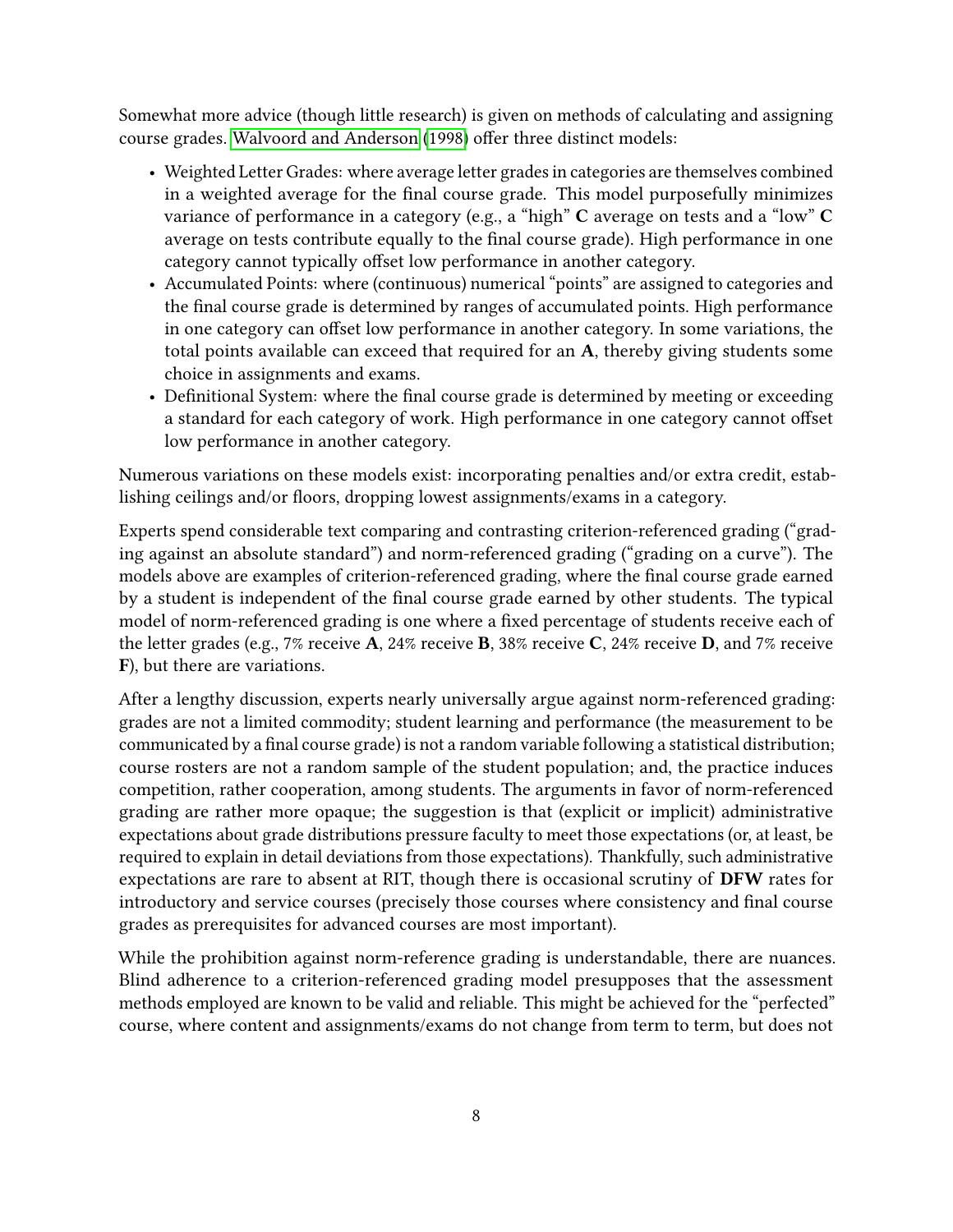satisfactorily account for the natural (and necessary) evolution of a course. Most instructors will have had the experience of writing a new assignment or exam that was much more difficult than intended. How did the instructor recognize that the assignment or exam was much more difficult than intended? One way is by observing that the grade distribution for this assessment was significantly different from those of the assessment that it replaces in previous instances of the course, possibly taking into account other evidence of the relative performance of this class to those of previous instances. The instructor might respond to the situation by norming (relative to previous instances of the course) the scores for this assessment, while remaining faithful to the criterion-based grading policy set out for the course as a whole.

[Davis](#page-10-4) [\(2009\)](#page-10-4) describes a hybrid criterion- and norm-referenced grading model, where the average score of the students in the top 10% of the course is calculated and final grades are assigned based on an individual student's score relative to that average score. [Hanna and Cashin](#page-10-5) [\(1988\)](#page-10-5) give a balanced perspective on criterion- and norm-referenced grading, suggesting that grade distributions, when aggregated over many sections and terms, can inform norming of a course instance when paired with well-chosen anchoring assessments.

Related to grade distributions is the issue of grade inflation. [Rotenberg](#page-10-3)  $(2010)$  notes that there have been no definitive studies on the issue. He also points out that, as the number of available majors increases, students are able to complete their degrees with courses that match their interests and motivations, naturally leading to higher grades without a lowering of standards. [Walvoord and Anderson](#page-10-0) [\(1998\)](#page-10-0) cautions that grade inflation is a national problem that should be addressed on a national level.

None of the preceding comments should be taken to imply that the grade distribution of a course is without meaning. Simply that the grade distribution should be viewed as an output of the complex interactions of grading policies, course designs, assessment methods and evaluation standards, class rosters, and other elements; it should not, without careful consideration, be viewed as in input. It is important that instructors regularly review and compare grade distributions as a means of assessment of courses and curricula.

## 5 Conclusions and Suggestions

The closing remarks of [Pollio and Humphreys](#page-10-1) [\(1988\)](#page-10-1) are worth quoting in full:

Sustained and thoughtful faculty discussion of grading in relation to testing and course requirements is important – but not to bring uniformity to our practices or to coerce colleagues into procedures antithetical to their values. Rather, attention to these issues brings greater clarity to classroom values and procedures; suggests new approaches to grading, teaching, learning, and testing; and promotes a greater collegial understanding of these matters as students experience them in specific individual classes.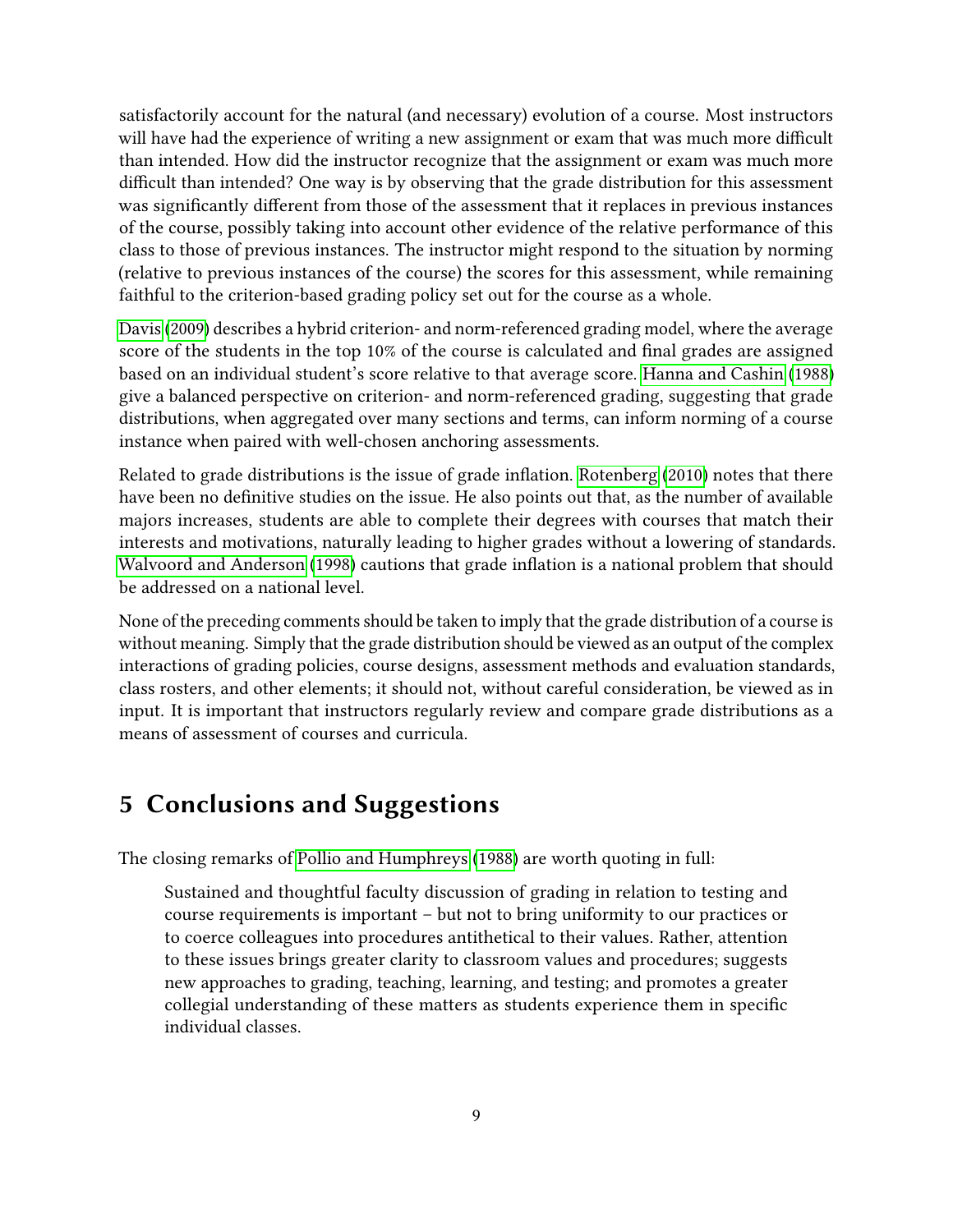Ultimately, final course grades are the sole responsibility of the course instructor. A single, institute-wide system for consistent grading would not be appropriate for the diverse collection of colleges, departments, and programs found at RIT nor would a top-down imposition of grading practices be effective. Rather, consistency is achieved bottom-up through the activities of peer instructors coordinated at the department- and college-levels. Moreover, if instructors are deliberate in their decisions about grading, then differences should not be taken as inconsistencies, but rather as part of the ongoing self-dialogue that characterizes higher-education.

We conclude with some, perhaps obvious, but worthwhile thoughts and suggestions to faculty and administrators:

- An instructor should reflect on the variety of grading systems and grading schemes available and make a deliberate choice of grading policies that are consistent with her teaching philosophies, recognizing that colleagues may come to different conclusions.
- An instructor should think about final course grades at the start of each course. The end of the term is a stressful time for faculty and students, made more so by fretting over assigning final course grades.
- An instructor might (informally) extend the intended course-level student learning outcomes and associated assessment methods (found in the official course outline) with rubrics that describe what is expected at various grade levels. In addition, an instructor should note any student learning outcomes that carry significantly more or less weight than the others, such that an overall final course grade may not imply the same level of mastery for a particular outcome.
- An instructor should not feel obligated to make use of all of the final course grades allowed by [Policy D05.0 \(Grades\).](https://www.rit.edu/academicaffairs/policiesmanual/d050) An instructor's chosen grading system and grading scheme should not make finer distinctions than those measured by the assessment and evaluation tools used in the course.
- An instructor should endeavor to communicate clear grading policies and evaluation criteria to students (and other instructors), especially in course outlines and course syllabi, but also through grading rubrics for assignments and exams.
- An instructor should inform students of their progress in the course through the timely return of graded assignments and exams.
- An instructor should make every effort to ensure that gender, race, or other biases do not influence grading.
- An instructor should address grading practices and grading policies in annual self-evaluations and promotion documents. Similarly, deans and department heads should look for evidence of deliberate grading policies and practices as part of evaluation of teaching.
- Lower-level courses, especially those serving as a prerequisite for upper-level courses, should align grades to predict student success in upper-level courses.